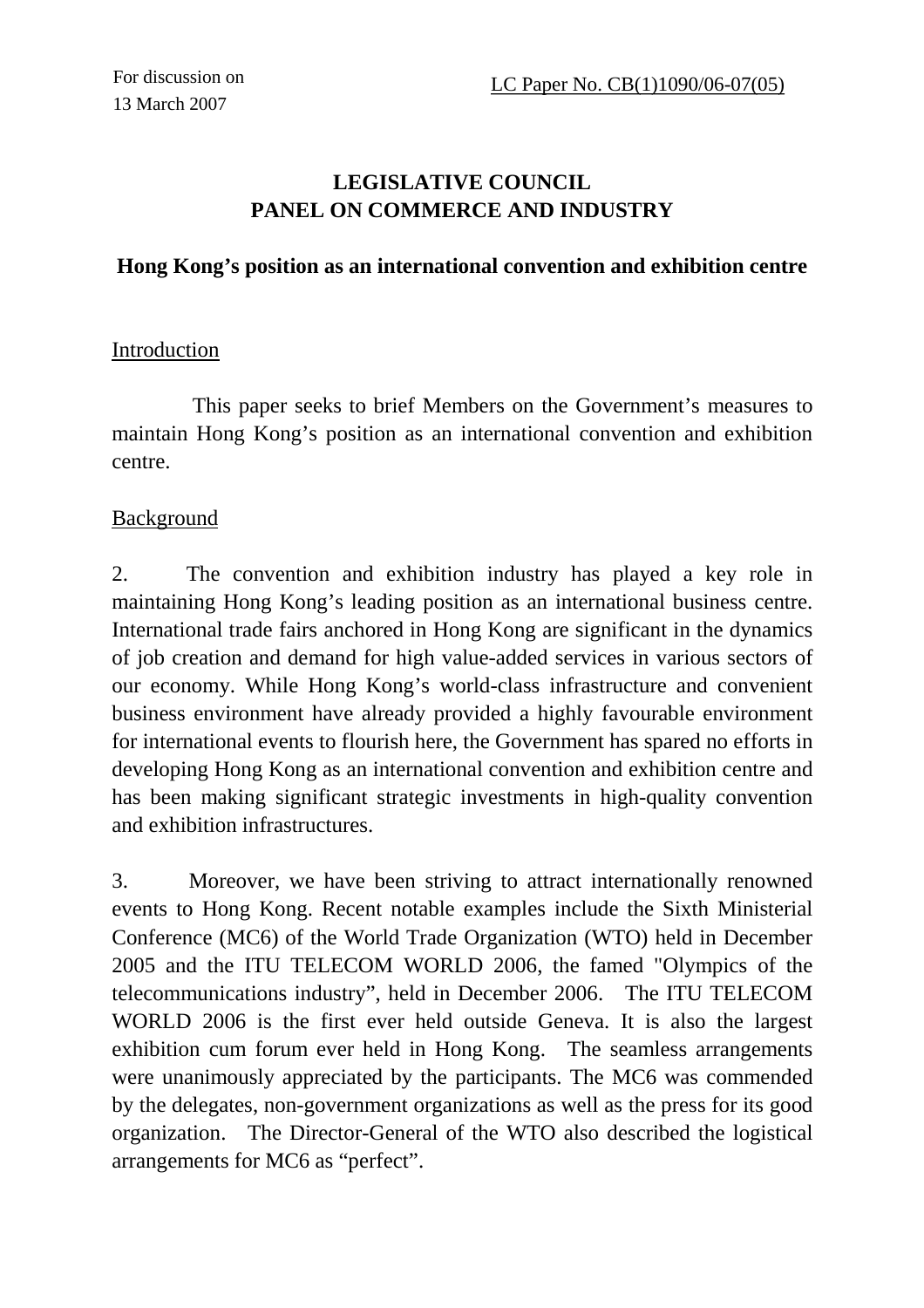4. The success of both the MC6 and the ITU TELECOM WORLD 2006 testifies and reinforces the Government's commitment in furthering the development of Hong Kong as an international exhibition and convention centre. They demonstrate clearly to the world our capability of hosting mega international functions. The events drew worldwide attention and have also reinforced Hong Kong's position as the world's events capital.

5. During the Chief Executive's visit to Beijing in December last year, Premier Wen Jiabao reaffirmed Hong Kong's position as a centre for international conventions and exhibitions for our country. He also supported that Hong Kong should continue to make good use of both our hardware and software infrastructures for hosting more international events. The Minister of Foreign Affairs, Li Zhaoxing further indicated that his Ministry would work closely with the Government of the Special Administrative Region to facilitate large-scale international conventions and exhibitions to come to Hong Kong.

## Enhancing Hong Kong's competitiveness

6. Hong Kong's strategic location in the region offers ready access to the vast markets of the Mainland, Southeast Asia, Japan and Korea, etc. Hosting international events in Hong Kong will offer organisers easy reach of the entire region's buyers and exhibitors, as well as the world's largest manufacturing base in the Pearl River Delta. Our first class convention and exhibition facilities, efficient transport network, proximity to and wealth of experience in doing business in the Mainland market, convenient business environment, meticulous professional and hospitality services and superb organization ability are all our competitive advantages that cannot be matched by our competitors so far. Indeed, we have showcased Hong Kong's strengths in hosting mega international conferences and exhibitions to the world through a good track record of numerous successful events.

7. Nevertheless, we are fully aware of the rise of the number of exhibition facilities in the neighbouring regions in recent years. In particular, most major Mainland cities have built or are planning to build new exhibition spaces. For example, the total exhibition space of the Guangzhou International Convention and Exhibition Centre is expected to reach 340 000 square metres in 2008. With a scheduled increase in exhibition space by 75 000 square metres in 2007, Macao is also emerging as one of our competitors for international exhibitions.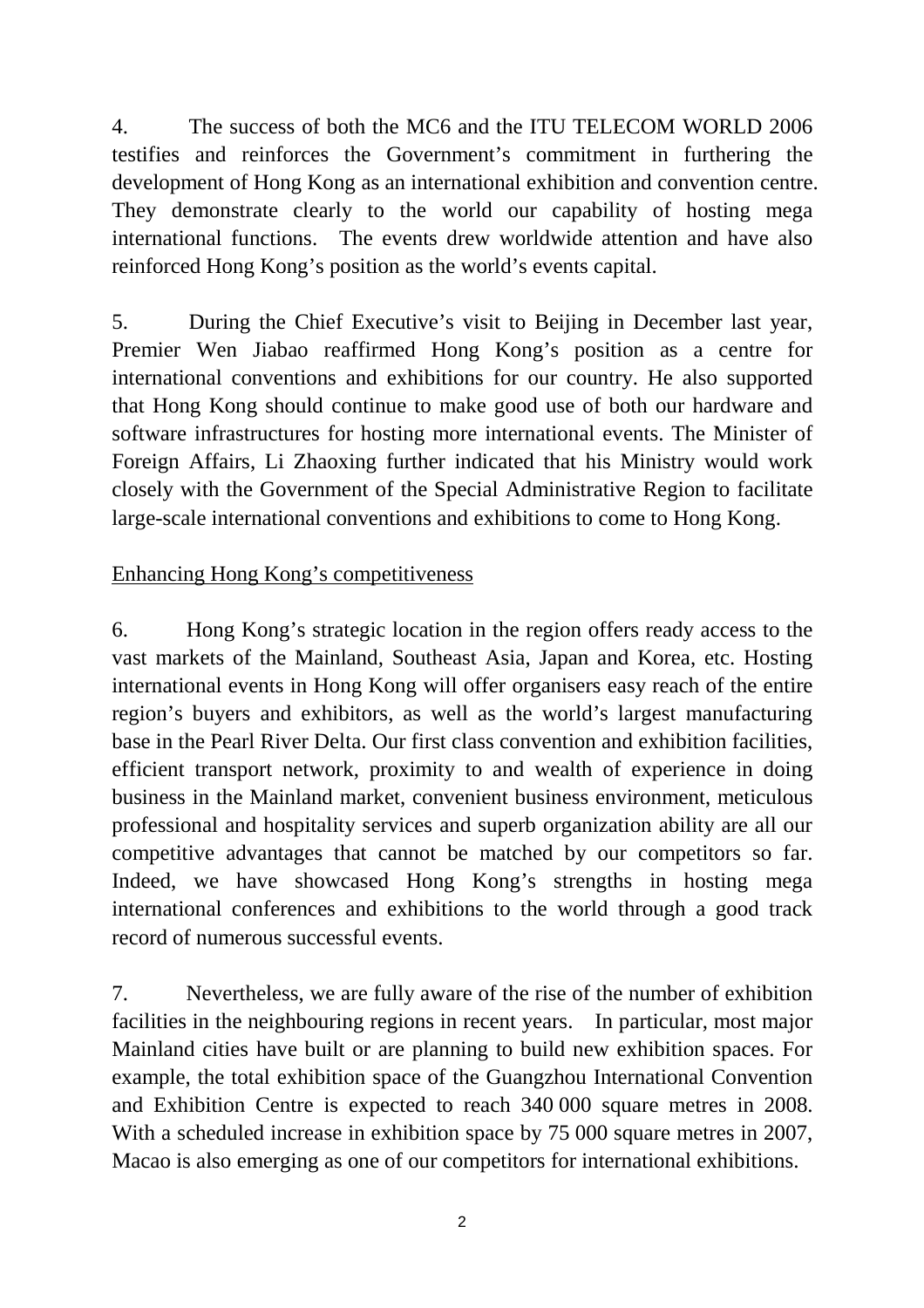8. In the face of the ever changing market trend and intensifying regional competition, the Government has been closely monitoring demand for exhibition infrastructure and has taken appropriate measures to enhance Hong Kong's advantages continuously as an international convention and exhibition centre. Our major initiatives have been set out in the ensuing paragraphs.

# Provision of quality convention and exhibition facilities

9. The provision of quality convention and exhibition facilities is essential for the continuous development of the industry. In this regard, the Government has been making strategic investments to provide high quality facilities. For example, the Government has invested \$2 billion to develop the AsiaWorld-Expo (AWE). The state-of-the-art facility, which is one of the largest, most hi-tech in the region and the only one in the world that combines full integration with a busy international airport and the service of an in-venue railway station, is suitable for exhibitions for both light and heavy industries. Since its opening in end 2005, major exhibitors from Hong Kong, the Mainland, Europe and the United States have held over 40 events and activities at the AWE, and over 90% of them were in Hong Kong for the first time.

10. Back in 2005, the Government rendered its support to the Hong Kong Trade Development Council (TDC) for its proposal of expanding the atrium link between Hong Kong Convention and Exhibition Centre's (HKCEC) Phase 1 and Phase 2. The expansion project is expected to be completed in 2009 and will add 19 400 square metres of exhibition space, boosting HKCEC's total dedicated exhibition space by 42%, equivalent to 1 000 more booths. This will benefit thousands of Hong Kong small and medium enterprises on waiting lists to exhibit at HKCEC shows that are presently over-scribed. With an expanded HKCEC in 2009, several Hong Kong's mega trade fairs such as the ones for gifts, electronics, toys, jewellery and lighting are also well positioned to become the world's largest for their industries.

11. Moreover, to meet the growth in demand for exhibition and conference space in the longer term, we are discussing with the AWE for an early commencement of the AWE Phase 2 expansion project, thereby increasing its total exhibition space from 66 000 to 100 000 square metres. In parallel, we are actively pursuing with TDC the development of HKCEC Phase 3 in Wanchai.